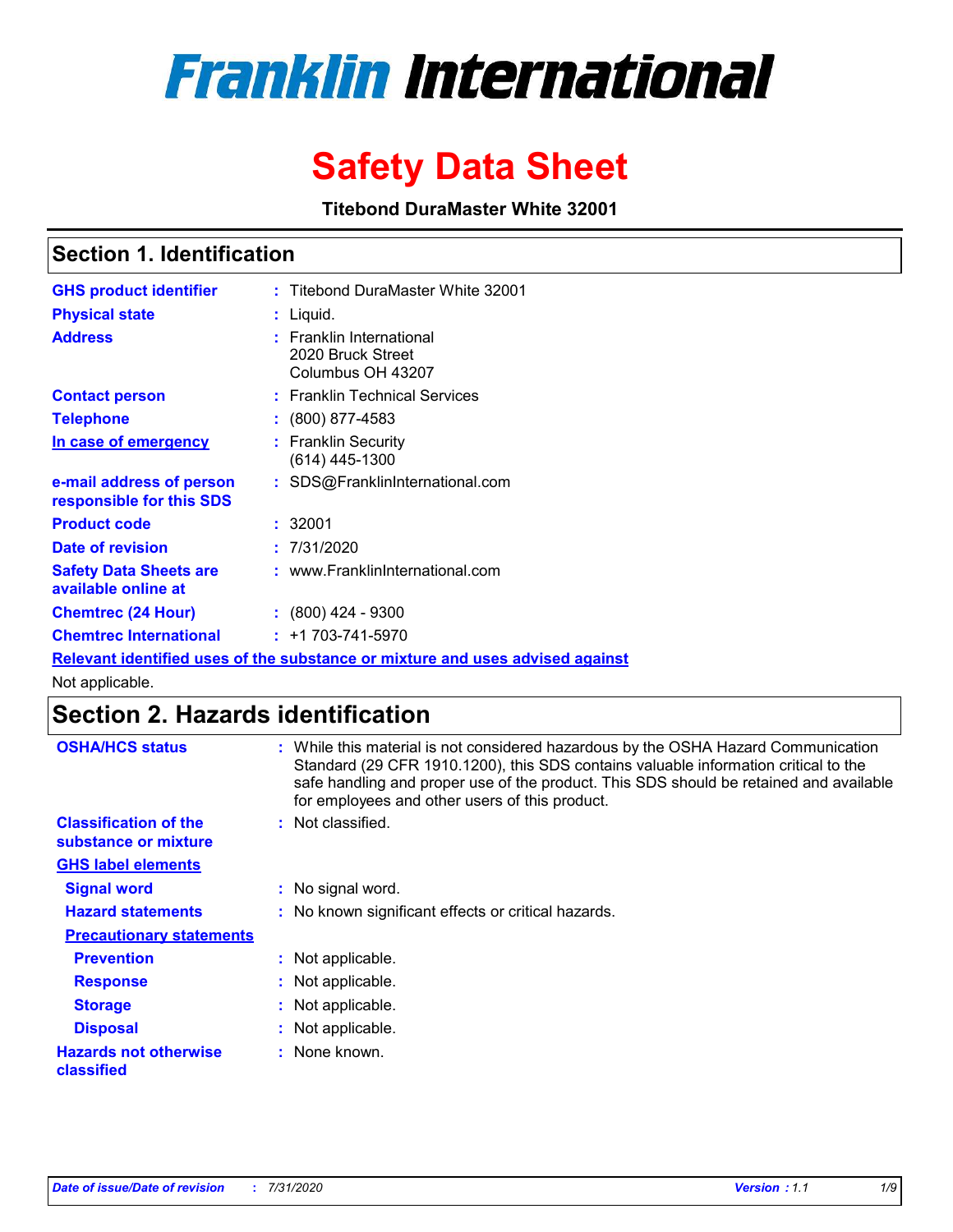## **Section 3. Composition/information on ingredients**

**Substance/mixture :** Mixture

Any concentration shown as a range is to protect confidentiality or is due to batch variation.

**There are no ingredients present which, within the current knowledge of the supplier and in the concentrations applicable, are classified as hazardous to health or the environment and hence require reporting in this section. Occupational exposure limits, if available, are listed in Section 8.**

## **Section 4. First aid measures**

| <b>Description of necessary first aid measures</b>        |                                                                                                                                                                                                                                                                                                                                                |
|-----------------------------------------------------------|------------------------------------------------------------------------------------------------------------------------------------------------------------------------------------------------------------------------------------------------------------------------------------------------------------------------------------------------|
| <b>Eye contact</b>                                        | : Immediately flush eyes with plenty of water, occasionally lifting the upper and lower<br>eyelids. Check for and remove any contact lenses. Get medical attention if irritation<br>occurs.                                                                                                                                                    |
| <b>Inhalation</b>                                         | : Remove victim to fresh air and keep at rest in a position comfortable for breathing. Get<br>medical attention if needed.                                                                                                                                                                                                                     |
| <b>Skin contact</b>                                       | : Flush contaminated skin with plenty of water. Remove contaminated clothing and<br>shoes. Get medical attention if needed.                                                                                                                                                                                                                    |
| <b>Ingestion</b>                                          | : Wash out mouth with water. Remove victim to fresh air and keep at rest in a position<br>comfortable for breathing. If material has been swallowed and the exposed person is<br>conscious, give small quantities of water to drink. Do not induce vomiting unless<br>directed to do so by medical personnel. Get medical attention if needed. |
| <b>Most important symptoms/effects, acute and delayed</b> |                                                                                                                                                                                                                                                                                                                                                |
| <b>Potential acute health effects</b>                     |                                                                                                                                                                                                                                                                                                                                                |
| <b>Eye contact</b>                                        | : This product may irritate eyes upon contact.                                                                                                                                                                                                                                                                                                 |
| <b>Inhalation</b>                                         | : No known significant effects or critical hazards.                                                                                                                                                                                                                                                                                            |
| <b>Skin contact</b>                                       | : No known significant effects or critical hazards.                                                                                                                                                                                                                                                                                            |
| <b>Ingestion</b>                                          | : No known significant effects or critical hazards.                                                                                                                                                                                                                                                                                            |
| <b>Over-exposure signs/symptoms</b>                       |                                                                                                                                                                                                                                                                                                                                                |
| Eye contact                                               | : No specific data.                                                                                                                                                                                                                                                                                                                            |
| <b>Inhalation</b>                                         | : No specific data.                                                                                                                                                                                                                                                                                                                            |
| <b>Skin contact</b>                                       | : No specific data.                                                                                                                                                                                                                                                                                                                            |
| <b>Ingestion</b>                                          | : No specific data.                                                                                                                                                                                                                                                                                                                            |
|                                                           | Indication of immediate medical attention and special treatment needed, if necessary                                                                                                                                                                                                                                                           |
| <b>Notes to physician</b>                                 | : Treat symptomatically. Contact poison treatment specialist immediately if large<br>quantities have been ingested or inhaled.                                                                                                                                                                                                                 |
| <b>Specific treatments</b>                                | : No specific treatment.                                                                                                                                                                                                                                                                                                                       |
| <b>Protection of first-aiders</b>                         | : No action shall be taken involving any personal risk or without suitable training.                                                                                                                                                                                                                                                           |
|                                                           |                                                                                                                                                                                                                                                                                                                                                |

**See toxicological information (Section 11)**

## **Section 5. Fire-fighting measures**

| <b>Extinguishing media</b>                           |                                                                                       |
|------------------------------------------------------|---------------------------------------------------------------------------------------|
| <b>Suitable extinguishing</b><br>media               | : Use an extinguishing agent suitable for the surrounding fire.                       |
| Unsuitable extinguishing<br>media                    | : None known.                                                                         |
| <b>Specific hazards arising</b><br>from the chemical | : In a fire or if heated, a pressure increase will occur and the container may burst. |
| <b>Hazardous thermal</b><br>decomposition products   | : No specific data.                                                                   |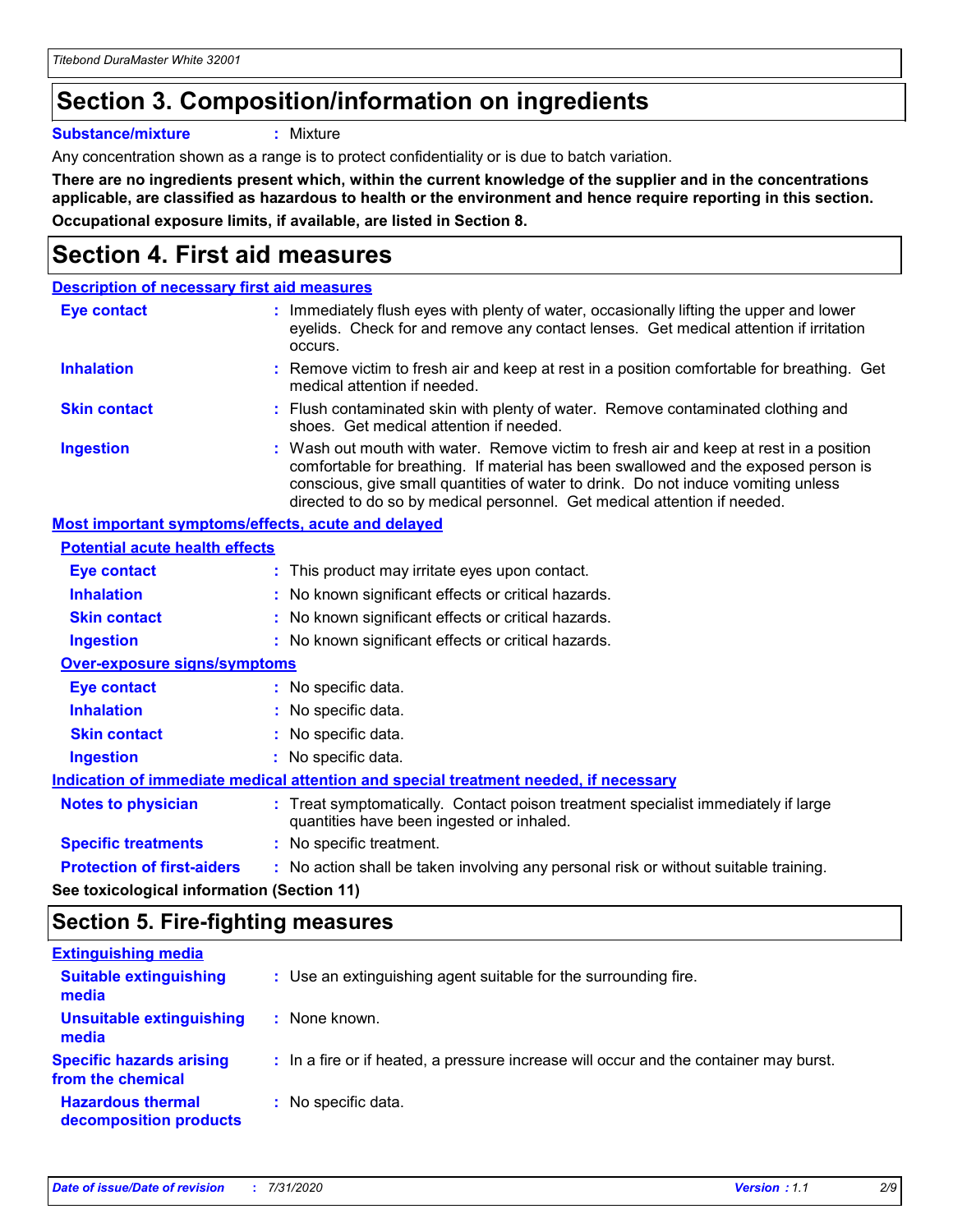## **Section 5. Fire-fighting measures**

| <b>Special protective actions</b><br>for fire-fighters | : Promptly isolate the scene by removing all persons from the vicinity of the incident if<br>there is a fire. No action shall be taken involving any personal risk or without suitable<br>training. |
|--------------------------------------------------------|-----------------------------------------------------------------------------------------------------------------------------------------------------------------------------------------------------|
| <b>Special protective</b>                              | Fire-fighters should wear appropriate protective equipment and self-contained breathing                                                                                                             |
| equipment for fire-fighters                            | apparatus (SCBA) with a full face-piece operated in positive pressure mode.                                                                                                                         |

## **Section 6. Accidental release measures**

| <b>Personal precautions, protective equipment and emergency procedures</b> |    |                                                                                                                                                                                                                                                                                                                                                                                                                                                                                                                                                                                            |
|----------------------------------------------------------------------------|----|--------------------------------------------------------------------------------------------------------------------------------------------------------------------------------------------------------------------------------------------------------------------------------------------------------------------------------------------------------------------------------------------------------------------------------------------------------------------------------------------------------------------------------------------------------------------------------------------|
| <b>For non-emergency</b><br>personnel                                      |    | : No action shall be taken involving any personal risk or without suitable training.<br>Evacuate surrounding areas. Keep unnecessary and unprotected personnel from<br>entering. Do not touch or walk through spilled material. Put on appropriate personal<br>protective equipment.                                                                                                                                                                                                                                                                                                       |
| For emergency responders                                                   | ÷. | If specialized clothing is required to deal with the spillage, take note of any information in<br>Section 8 on suitable and unsuitable materials. See also the information in "For non-<br>emergency personnel".                                                                                                                                                                                                                                                                                                                                                                           |
| <b>Environmental precautions</b>                                           |    | : Avoid dispersal of spilled material and runoff and contact with soil, waterways, drains<br>and sewers. Inform the relevant authorities if the product has caused environmental<br>pollution (sewers, waterways, soil or air).                                                                                                                                                                                                                                                                                                                                                            |
| <b>Methods and materials for containment and cleaning up</b>               |    |                                                                                                                                                                                                                                                                                                                                                                                                                                                                                                                                                                                            |
| <b>Small spill</b>                                                         |    | : Stop leak if without risk. Move containers from spill area. Dilute with water and mop up<br>if water-soluble. Alternatively, or if water-insoluble, absorb with an inert dry material and<br>place in an appropriate waste disposal container. Dispose of via a licensed waste<br>disposal contractor.                                                                                                                                                                                                                                                                                   |
| <b>Large spill</b>                                                         |    | : Stop leak if without risk. Move containers from spill area. Prevent entry into sewers,<br>water courses, basements or confined areas. Wash spillages into an effluent treatment<br>plant or proceed as follows. Contain and collect spillage with non-combustible,<br>absorbent material e.g. sand, earth, vermiculite or diatomaceous earth and place in<br>container for disposal according to local regulations (see Section 13). Dispose of via a<br>licensed waste disposal contractor. Note: see Section 1 for emergency contact<br>information and Section 13 for waste disposal. |
|                                                                            |    |                                                                                                                                                                                                                                                                                                                                                                                                                                                                                                                                                                                            |

#### **Section 7. Handling and storage**

#### **Precautions for safe handling**

| <b>Protective measures</b>                                                       | : Put on appropriate personal protective equipment (see Section 8).                                                                                                                                                                                                                                                                                                                                                                                                                                                                                                                                                                                      |
|----------------------------------------------------------------------------------|----------------------------------------------------------------------------------------------------------------------------------------------------------------------------------------------------------------------------------------------------------------------------------------------------------------------------------------------------------------------------------------------------------------------------------------------------------------------------------------------------------------------------------------------------------------------------------------------------------------------------------------------------------|
| <b>Advice on general</b><br>occupational hygiene                                 | : Eating, drinking and smoking should be prohibited in areas where this material is<br>handled, stored and processed. Workers should wash hands and face before eating,<br>drinking and smoking. Remove contaminated clothing and protective equipment before<br>entering eating areas. See also Section 8 for additional information on hygiene<br>measures.                                                                                                                                                                                                                                                                                            |
| <b>Conditions for safe storage,</b><br>including any<br><b>incompatibilities</b> | Store between the following temperatures: 5 to 38°C (41 to 100.4°F). Store in<br>accordance with local regulations. Store in original container protected from direct<br>sunlight in a dry, cool and well-ventilated area, away from incompatible materials (see<br>Section 10) and food and drink. Keep container tightly closed and sealed until ready for<br>use. Containers that have been opened must be carefully resealed and kept upright to<br>prevent leakage. Do not store in unlabeled containers. Use appropriate containment to<br>avoid environmental contamination. See Section 10 for incompatible materials before<br>handling or use. |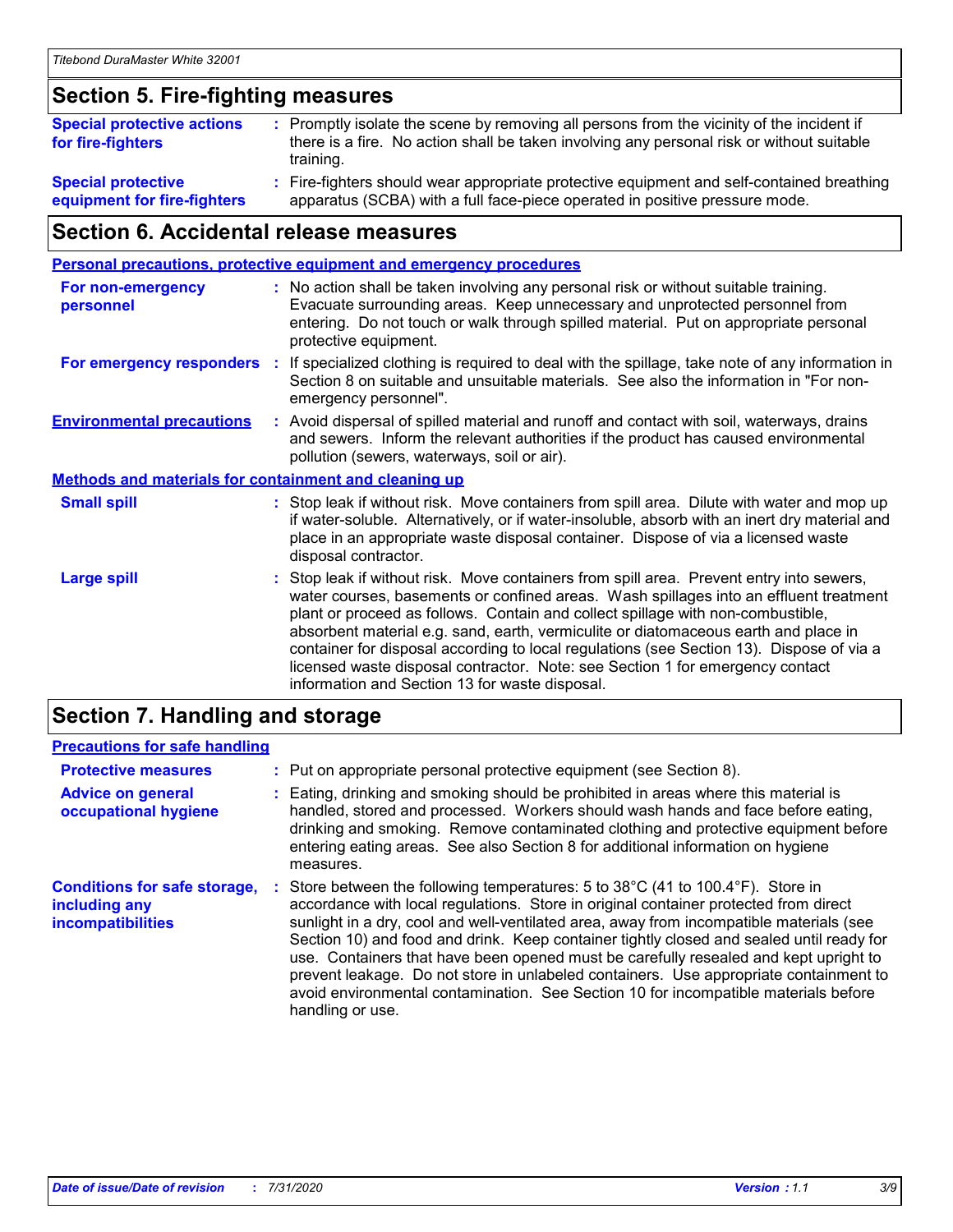## **Section 8. Exposure controls/personal protection**

#### **Control parameters**

| <b>Occupational exposure limits</b><br>None.      |                                                                                                                                                                                                                                                                                                                                                                                                   |
|---------------------------------------------------|---------------------------------------------------------------------------------------------------------------------------------------------------------------------------------------------------------------------------------------------------------------------------------------------------------------------------------------------------------------------------------------------------|
| <b>Appropriate engineering</b><br><b>controls</b> | : Good general ventilation should be sufficient to control worker exposure to airborne<br>contaminants.                                                                                                                                                                                                                                                                                           |
| <b>Environmental exposure</b><br><b>controls</b>  | : Emissions from ventilation or work process equipment should be checked to ensure<br>they comply with the requirements of environmental protection legislation. In some<br>cases, fume scrubbers, filters or engineering modifications to the process equipment<br>will be necessary to reduce emissions to acceptable levels.                                                                   |
| <b>Individual protection measures</b>             |                                                                                                                                                                                                                                                                                                                                                                                                   |
| <b>Hygiene measures</b>                           | : Wash hands, forearms and face thoroughly after handling chemical products, before<br>eating, smoking and using the lavatory and at the end of the working period.<br>Appropriate techniques should be used to remove potentially contaminated clothing.<br>Wash contaminated clothing before reusing. Ensure that eyewash stations and safety<br>showers are close to the workstation location. |
| <b>Eye/face protection</b>                        | : Safety eyewear complying with an approved standard should be used when a risk<br>assessment indicates this is necessary to avoid exposure to liquid splashes, mists,<br>gases or dusts. If contact is possible, the following protection should be worn, unless<br>the assessment indicates a higher degree of protection: safety glasses with side-<br>shields.                                |
| <b>Skin protection</b>                            |                                                                                                                                                                                                                                                                                                                                                                                                   |
| <b>Hand protection</b>                            | : Chemical-resistant, impervious gloves complying with an approved standard should be<br>worn at all times when handling chemical products if a risk assessment indicates this is<br>necessary.                                                                                                                                                                                                   |
| <b>Body protection</b>                            | : Personal protective equipment for the body should be selected based on the task being<br>performed and the risks involved and should be approved by a specialist before<br>handling this product.                                                                                                                                                                                               |
| <b>Other skin protection</b>                      | : Appropriate footwear and any additional skin protection measures should be selected<br>based on the task being performed and the risks involved and should be approved by a<br>specialist before handling this product.                                                                                                                                                                         |
| <b>Respiratory protection</b>                     | Based on the hazard and potential for exposure, select a respirator that meets the<br>appropriate standard or certification. Respirators must be used according to a<br>respiratory protection program to ensure proper fitting, training, and other important<br>aspects of use.                                                                                                                 |

## **Section 9. Physical and chemical properties**

| <b>Appearance</b>                                                       |                                               |
|-------------------------------------------------------------------------|-----------------------------------------------|
| <b>Physical state</b>                                                   | : Liquid. [Paste.]                            |
| <b>Color</b>                                                            | : White.                                      |
| Odor                                                                    | : Characteristic. [Slight]                    |
| <b>Odor threshold</b>                                                   | $:$ Not available.                            |
| рH                                                                      | $: 6.5 \text{ to } 8$                         |
| <b>Melting point</b>                                                    | : Not available.                              |
| <b>Boiling point</b>                                                    | : $100^{\circ}$ C (212 $^{\circ}$ F)          |
| <b>Flash point</b>                                                      | : Closed cup: >93.333°C (>200°F) [Setaflash.] |
| <b>Evaporation rate</b>                                                 | : Not available.                              |
| <b>Flammability (solid, gas)</b>                                        | : Not available.                              |
| <b>Lower and upper explosive : Not available.</b><br>(flammable) limits |                                               |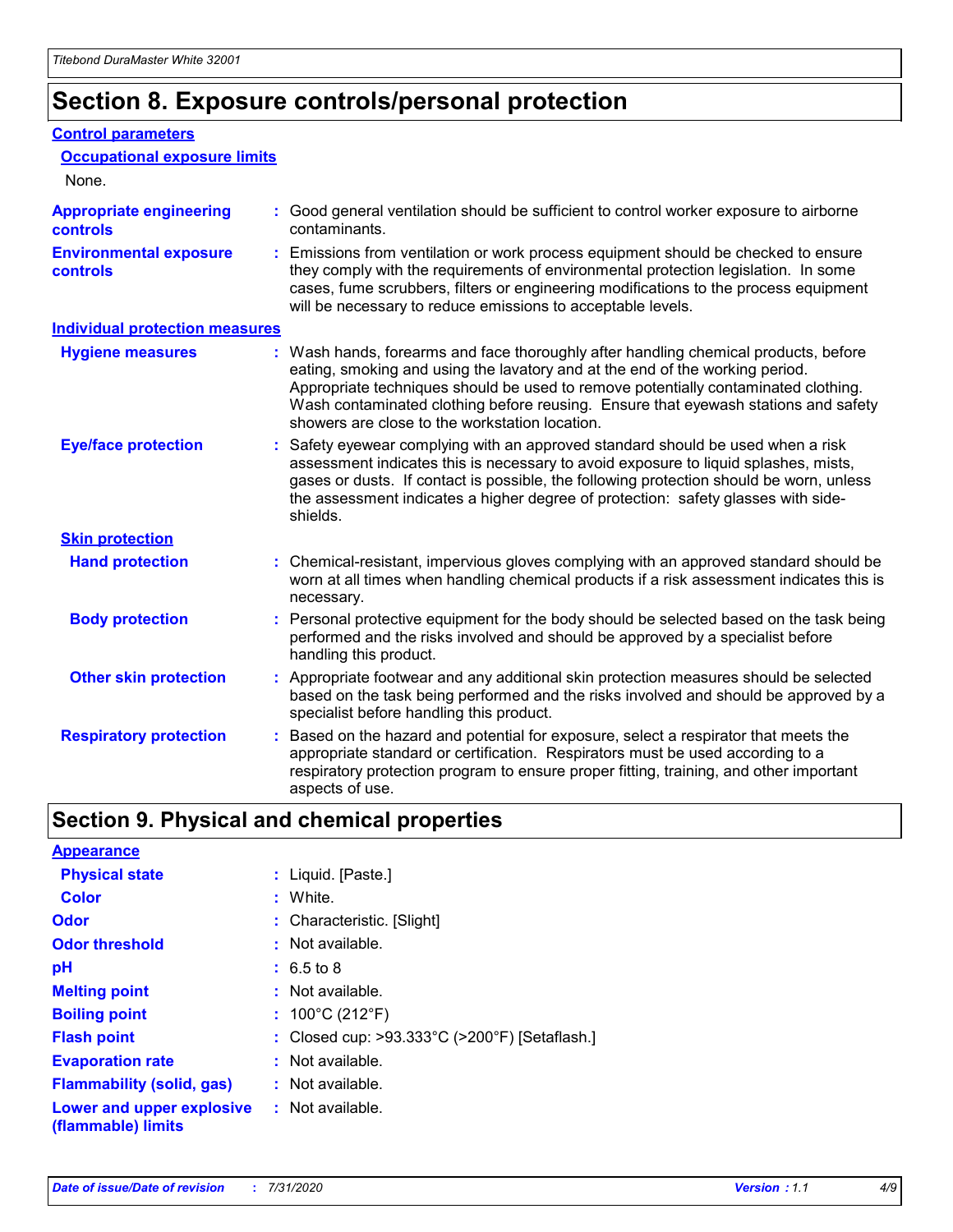### **Section 9. Physical and chemical properties**

| <b>VOC (less water, less)</b><br>exempt solvents) | $: 4$ g/l                                                                     |
|---------------------------------------------------|-------------------------------------------------------------------------------|
|                                                   | Not available.                                                                |
| <b>Vapor density</b>                              | $:$ Not available.                                                            |
| <b>Relative density</b>                           | : 1.3                                                                         |
| <b>Solubility</b>                                 | : Very slightly soluble in the following materials: cold water and hot water. |
| <b>Solubility in water</b>                        | : Not available.                                                              |
| <b>Partition coefficient: n-</b><br>octanol/water | : Not available.                                                              |
| <b>Auto-ignition temperature</b>                  | : Not available.                                                              |
| <b>Decomposition temperature</b>                  | : Not available.                                                              |
| <b>Viscosity</b>                                  | : Not available.                                                              |

## **Section 10. Stability and reactivity**

| <b>Reactivity</b>                            | : No specific test data related to reactivity available for this product or its ingredients.              |
|----------------------------------------------|-----------------------------------------------------------------------------------------------------------|
| <b>Chemical stability</b>                    | : The product is stable.                                                                                  |
| <b>Possibility of hazardous</b><br>reactions | : Under normal conditions of storage and use, hazardous reactions will not occur.                         |
| <b>Conditions to avoid</b>                   | : No specific data.                                                                                       |
| <b>Incompatible materials</b>                | : No specific data.                                                                                       |
| <b>Hazardous decomposition</b><br>products   | : Under normal conditions of storage and use, hazardous decomposition products should<br>not be produced. |

## **Section 11. Toxicological information**

#### **Information on toxicological effects**

#### **Acute toxicity**

Not available.

#### **Irritation/Corrosion**

Not available.

#### **Sensitization**

Not available.

#### **Mutagenicity**

Not available.

#### **Carcinogenicity**

Not available.

#### **Reproductive toxicity**

Not available.

#### **Teratogenicity**

Not available.

#### **Specific target organ toxicity (single exposure)**

Not available.

#### **Specific target organ toxicity (repeated exposure)** Not available.

#### **Aspiration hazard**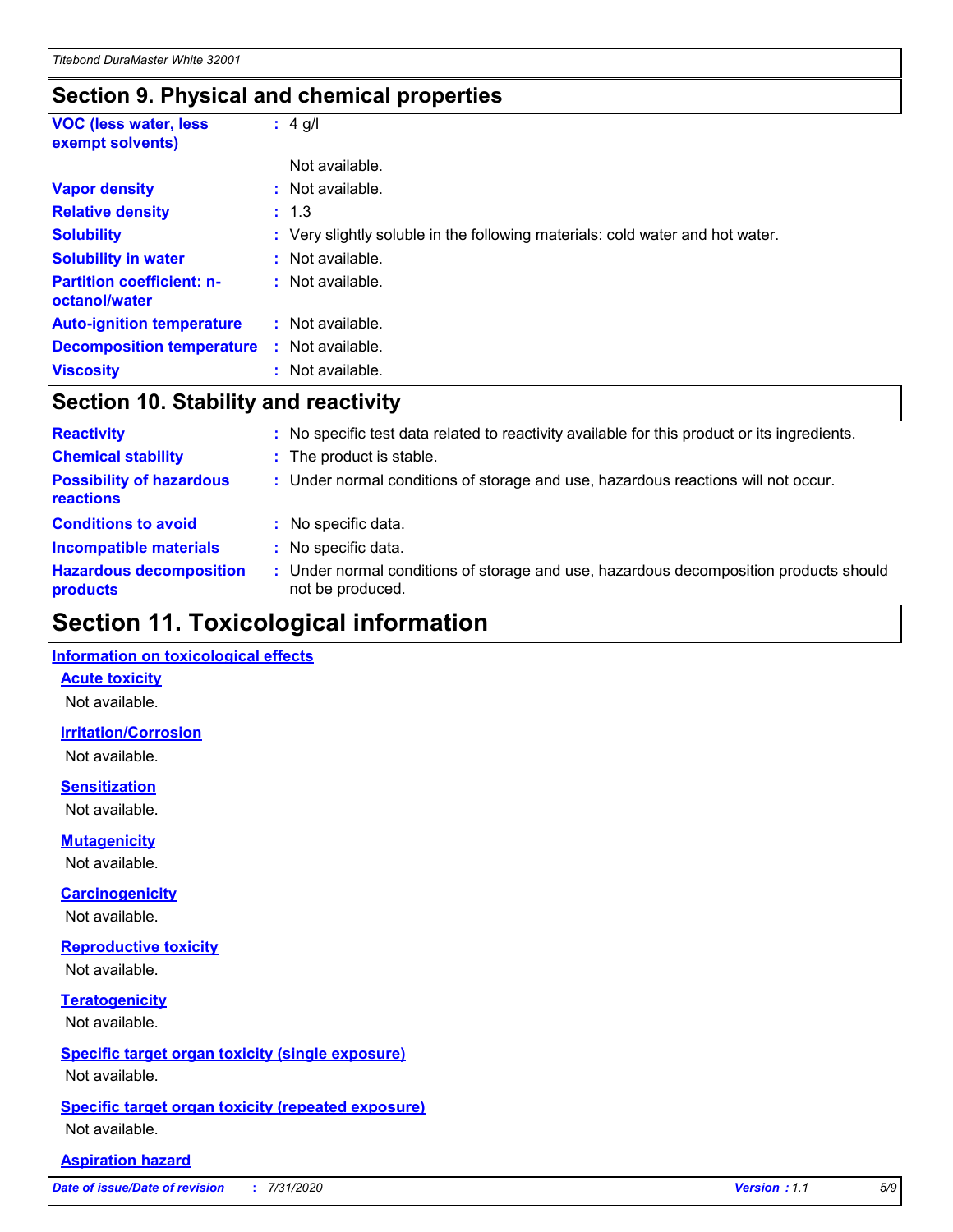## **Section 11. Toxicological information**

| Not available.                                         |                                                                                          |
|--------------------------------------------------------|------------------------------------------------------------------------------------------|
| <b>Information on the likely</b><br>routes of exposure | : Not available.                                                                         |
| <b>Potential acute health effects</b>                  |                                                                                          |
| <b>Eye contact</b>                                     | : This product may irritate eyes upon contact.                                           |
| <b>Inhalation</b>                                      | No known significant effects or critical hazards.                                        |
| <b>Skin contact</b>                                    | No known significant effects or critical hazards.<br>÷.                                  |
| <b>Ingestion</b>                                       | : No known significant effects or critical hazards.                                      |
|                                                        | Symptoms related to the physical, chemical and toxicological characteristics             |
| <b>Eye contact</b>                                     | : No specific data.                                                                      |
| <b>Inhalation</b>                                      | : No specific data.                                                                      |
| <b>Skin contact</b>                                    | : No specific data.                                                                      |
| <b>Ingestion</b>                                       | : No specific data.                                                                      |
|                                                        | Delayed and immediate effects and also chronic effects from short and long term exposure |
| <b>Short term exposure</b>                             |                                                                                          |
| <b>Potential immediate</b><br>effects                  | : Not available.                                                                         |
| <b>Potential delayed effects</b>                       | $:$ Not available.                                                                       |
| <b>Long term exposure</b>                              |                                                                                          |
| <b>Potential immediate</b><br>effects                  | : Not available.                                                                         |
| <b>Potential delayed effects</b>                       | : Not available.                                                                         |
| <b>Potential chronic health effects</b>                |                                                                                          |
| Not available.                                         |                                                                                          |
| <b>General</b>                                         | : No known significant effects or critical hazards.                                      |
| <b>Carcinogenicity</b>                                 | No known significant effects or critical hazards.                                        |
| <b>Mutagenicity</b>                                    | No known significant effects or critical hazards.<br>÷.                                  |
| <b>Teratogenicity</b>                                  | No known significant effects or critical hazards.                                        |
| <b>Developmental effects</b>                           | No known significant effects or critical hazards.<br>t.                                  |
| <b>Fertility effects</b>                               | No known significant effects or critical hazards.<br>÷.                                  |
| <b>Numerical measures of toxicity</b>                  |                                                                                          |
| <b>Acute toxicity estimates</b>                        |                                                                                          |

Not available.

## **Section 12. Ecological information**

|                                                         | ັ                                                   |              |     |
|---------------------------------------------------------|-----------------------------------------------------|--------------|-----|
| <b>Toxicity</b>                                         |                                                     |              |     |
| Not available.                                          |                                                     |              |     |
| <b>Persistence and degradability</b>                    |                                                     |              |     |
| Not available.                                          |                                                     |              |     |
| <b>Bioaccumulative potential</b>                        |                                                     |              |     |
| Not available.                                          |                                                     |              |     |
| <b>Mobility in soil</b>                                 |                                                     |              |     |
| <b>Soil/water partition</b><br><b>coefficient (Koc)</b> | : Not available.                                    |              |     |
| <b>Other adverse effects</b>                            | : No known significant effects or critical hazards. |              |     |
| Date of issue/Date of revision                          | 7/31/2020                                           | Version: 1.1 | 6/9 |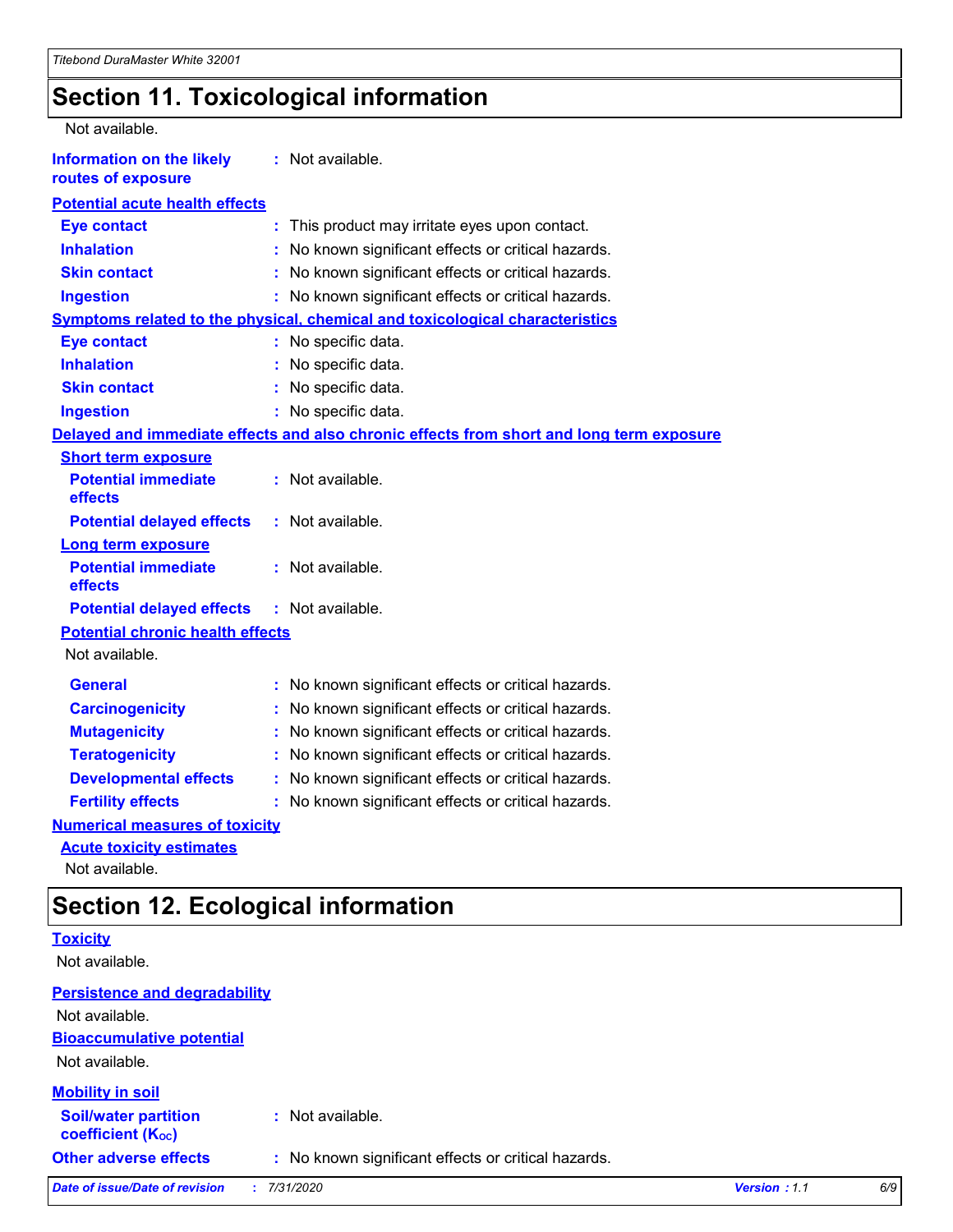## **Section 13. Disposal considerations**

#### **Disposal methods :**

The generation of waste should be avoided or minimized wherever possible. Disposal of this product, solutions and any by-products should at all times comply with the requirements of environmental protection and waste disposal legislation and any regional local authority requirements. Dispose of surplus and non-recyclable products via a licensed waste disposal contractor. Waste should not be disposed of untreated to the sewer unless fully compliant with the requirements of all authorities with jurisdiction. Waste packaging should be recycled. Incineration or landfill should only be considered when recycling is not feasible. This material and its container must be disposed of in a safe way. Empty containers or liners may retain some product residues. Avoid dispersal of spilled material and runoff and contact with soil, waterways, drains and sewers.

## **Section 14. Transport information**

|                                      | <b>DOT</b><br><b>Classification</b> | <b>TDG</b><br><b>Classification</b> | <b>Mexico</b><br><b>Classification</b> | <b>ADR/RID</b>           | <b>IMDG</b>              | <b>IATA</b>              |
|--------------------------------------|-------------------------------------|-------------------------------------|----------------------------------------|--------------------------|--------------------------|--------------------------|
| <b>UN number</b>                     | Not regulated.                      | Not regulated.                      | Not regulated.                         | Not regulated.           | Not regulated.           | Not regulated.           |
| <b>UN proper</b><br>shipping name    | $\qquad \qquad -$                   | $\qquad \qquad -$                   |                                        |                          |                          | $\overline{\phantom{0}}$ |
| <b>Transport</b><br>hazard class(es) | $\overline{\phantom{a}}$            | $\overline{\phantom{a}}$            | $\overline{\phantom{a}}$               | $\overline{\phantom{a}}$ | $\overline{\phantom{a}}$ | $\overline{\phantom{a}}$ |
| <b>Packing group</b>                 | $\overline{\phantom{a}}$            |                                     |                                        | -                        |                          | -                        |
| <b>Environmental</b><br>hazards      | No.                                 | No.                                 | No.                                    | No.                      | No.                      | No.                      |

## **Section 15. Regulatory information**

#### **U.S. Federal regulations SARA 302/304** No products were found. **Composition/information on ingredients**

#### **SARA 304 RQ :** Not applicable.

#### **SARA 311/312**

**Classification :** Not applicable.

#### **Composition/information on ingredients**

No products were found.

| <b>State regulations</b> |  |
|--------------------------|--|
| <b>Massachusetts</b>     |  |
| Nau Vark                 |  |

**:** None of the components are listed.

- **New York :** None of the components are listed.
- **New Jersey :** None of the components are listed.
- **Pennsylvania :** None of the components are listed.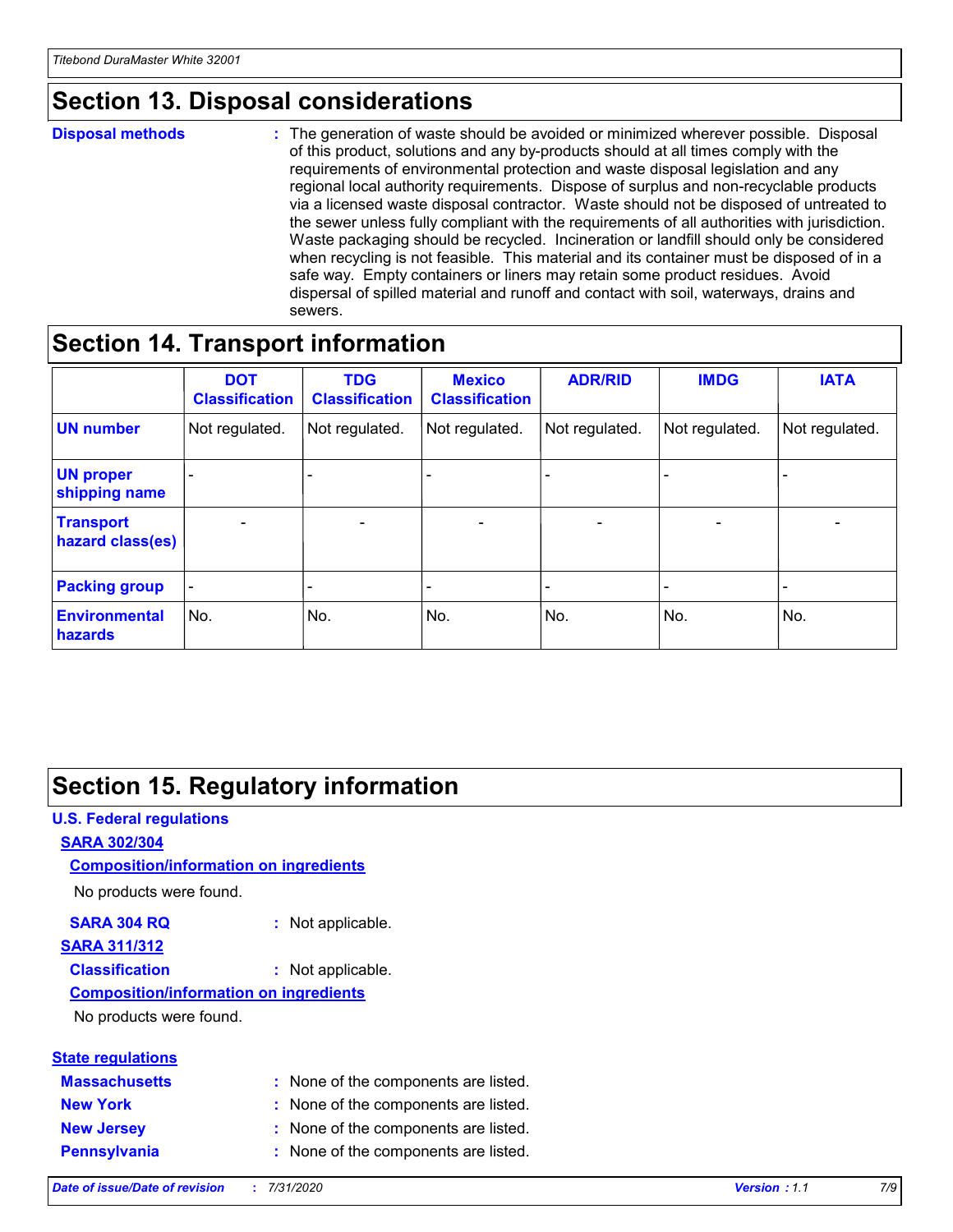## **Section 15. Regulatory information**

#### **California Prop. 65**

This product does not require a Safe Harbor warning under California Prop. 65.

#### **International regulations**

**Chemical Weapon Convention List Schedules I, II & III Chemicals**

Not listed.

#### **Montreal Protocol**

Not listed.

**Stockholm Convention on Persistent Organic Pollutants** Not listed.

**UNECE Aarhus Protocol on POPs and Heavy Metals**

Not listed.

#### **Inventory list**

**China :** Not determined.

**United States TSCA 8(b) inventory**

**:** All components are active or exempted.

## **Section 16. Other information**

**Hazardous Material Information System (U.S.A.)**



**Caution: HMIS® ratings are based on a 0-4 rating scale, with 0 representing minimal hazards or risks, and 4 representing significant hazards or risks. Although HMIS® ratings and the associated label are not required on SDSs or products leaving a facility under 29 CFR 1910.1200, the preparer may choose to provide them. HMIS® ratings are to be used with a fully implemented HMIS® program. HMIS® is a registered trademark and service mark of the American Coatings Association, Inc.**

**The customer is responsible for determining the PPE code for this material. For more information on HMIS® Personal Protective Equipment (PPE) codes, consult the HMIS® Implementation Manual.**

#### **National Fire Protection Association (U.S.A.)**



**Reprinted with permission from NFPA 704-2001, Identification of the Hazards of Materials for Emergency Response Copyright ©1997, National Fire Protection Association, Quincy, MA 02269. This reprinted material is not the complete and official position of the National Fire Protection Association, on the referenced subject which is represented only by the standard in its entirety.**

**Copyright ©2001, National Fire Protection Association, Quincy, MA 02269. This warning system is intended to be interpreted and applied only by properly trained individuals to identify fire, health and reactivity hazards of chemicals. The user is referred to certain limited number of chemicals with recommended classifications in NFPA 49 and NFPA 325, which would be used as a guideline only. Whether the chemicals are classified by NFPA or not, anyone using the 704 systems to classify chemicals does so at their own risk.**

#### **Procedure used to derive the classification**